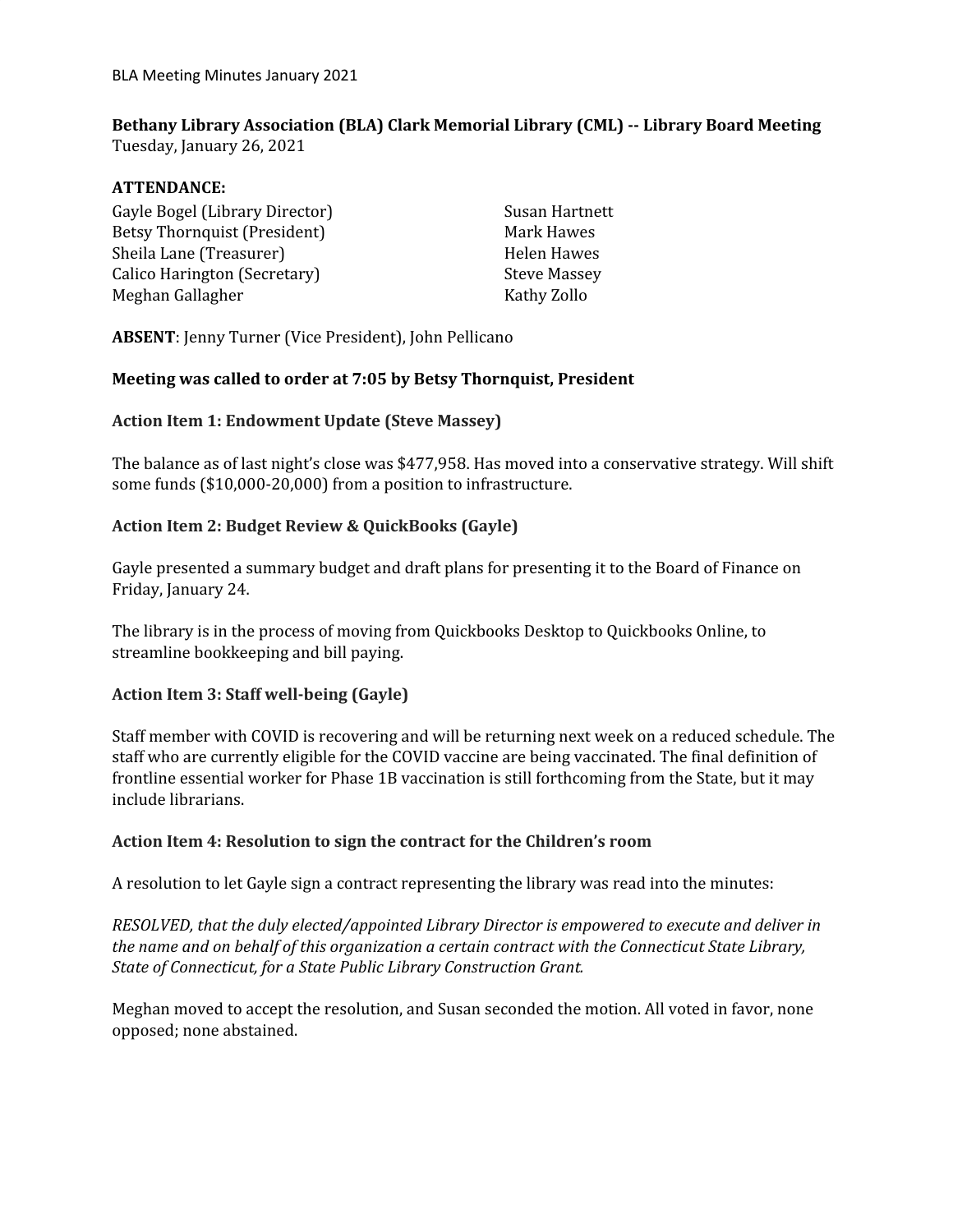#### BLA Meeting Minutes January 2021

# **Action Item 5: Children's Room Task Force**

The task force currently consists of Betsy, Gayle, Meghan, and Mark. Kathryn Sylvester has also been invited to join. We should also find someone with construction experience to join the task force.

Sheila made a motion to constitute a task force to direct the construction of the children's room. Mark seconded the motion. All voted in favor, none opposed; none abstained.

# **Action Item 6: Update on pollinator pathway/brick design (Gayle/Kathy)**

Gayle shared Geographic Information System (GIS) data of library property and a variety of design ideas from landscape designer Nancy Seaton. The vegetation is existing and Nancy can provide filler bricks.

The budget includes limited funding for maintenance, so volunteers will be needed. Master Gardeners might be willing to do maintenance on a pro bono basis.

Kathy gave an update on brick sales. 70 bricks have been sold so far. Nancy Seaton's mother designed the town seal, so it would be a nice gesture to include a brick with the town seal.

# **Action Item 7: Committees – Updates, upcoming plans**

Buildings & Grounds - John & Mark. The thermometer sign has been renovated. Eversource will not be trimming trees near the utility poles, so we will need to arrange for trimming. The electric component of the HVAC system should be updated. It would be a good idea to have companies come in and give quotes.

Governance - Betsy, Jenny & Meghan. No update.

Development - Betsy, Sheila, Calico & Susan. The development committee has established a calendar for the year to help with pre-planning.

### **Consent Agenda:**

- 1. December minutes
- 2. Director's Report

Susan moved to accept the consent agenda, Meghan seconded the motion. All voted in favor, none opposed; none abstained.

### **New Business:**

● The next regular board meeting is scheduled for 7:00 pm on 02/23/21.

**The meeting was adjourned at 8:18 pm.** Meghan moved to adjourn the meeting. Calico seconded the motion. All in favor; none opposed; none abstained.